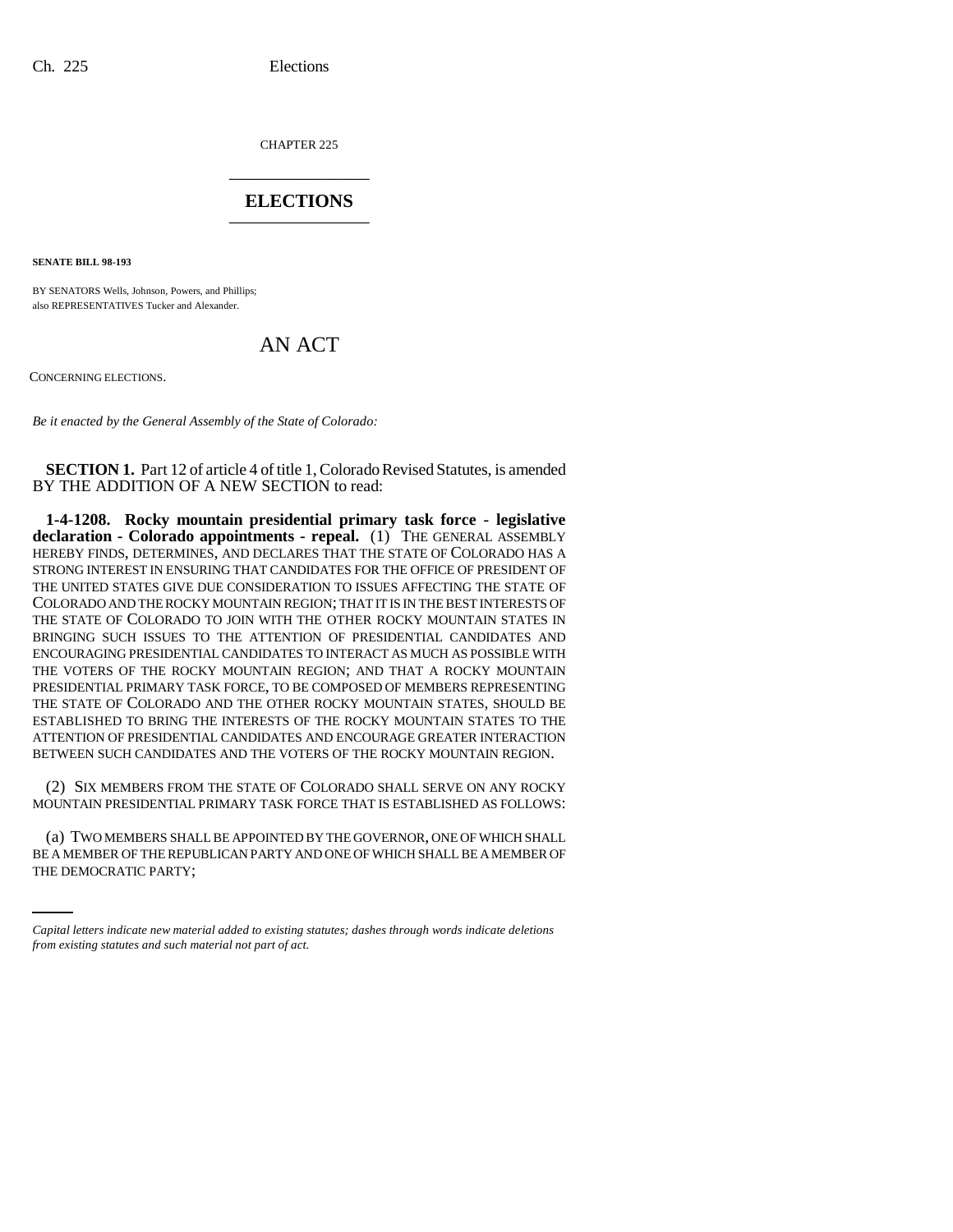(b) ONE MEMBER SHALL BE THE MAJORITY LEADER OF THE SENATE OR HIS OR HER DESIGNEE;

(c) ONE MEMBER SHALL BE THE MINORITY LEADER OF THE SENATE OR HIS OR HER DESIGNEE;

(d) ONE MEMBER SHALL BE THE MAJORITY LEADER OF THE HOUSE OF REPRESENTATIVES OR HIS OR HER DESIGNEE; AND

(e) ONE MEMBER SHALL BE THE MINORITY LEADER OF THE HOUSE OF REPRESENTATIVES OR HIS OR HER DESIGNEE.

(3) THE GOVERNOR SHALL APPOINT MEMBERS TO A ROCKY MOUNTAIN PRESIDENTIAL PRIMARY TASK FORCE PURSUANT TO SUBSECTION (2) OF THIS SECTION WITHIN THIRTY DAYS FOLLOWING THE ESTABLISHMENT OF SUCH TASK FORCE.

(4) IN COOPERATION WITH THE TASK FORCE MEMBERS APPOINTED FROM OTHER PARTICIPATING ROCKY MOUNTAIN STATES, THE COLORADO MEMBERS OF THE ROCKY MOUNTAIN PRESIDENTIAL PRIMARY TASK FORCE DESIGNATED IN SUBSECTION (1) OF THIS SECTION SHALL MAKE RECOMMENDATIONS TO EACH PARTICIPATING STATE CONCERNING:

(a) A COMMON DATE FOR A JOINT ROCKY MOUNTAIN PRESIDENTIAL PREFERENCE PRIMARY; AND

(b) MECHANISMS TO INCREASE THE PRESIDENTIAL CANDIDATES' INTERACTION WITH VOTERS IN THE WESTERN REGION OF THE UNITED STATES AND THE PRESIDENTIAL CANDIDATES' ATTENTION TO WESTERN REGIONAL ISSUES.

(5) NO RECOMMENDATION PROPOSED BY THE COLORADO MEMBERS OF THE ROCKY MOUNTAIN PRESIDENTIAL PRIMARY TASK FORCE PURSUANT TO SUBSECTION (4) OF THIS SECTION SHALL BE BINDING OR OPERATIONAL IN COLORADO UNLESS AND UNTIL ANY SUCH RECOMMENDATION IS RATIFIED AND APPROVED IN SEPARATE LEGISLATION BY THE GENERAL ASSEMBLY.

(6) THIS SECTION IS REPEALED, EFFECTIVE JULY 1, 2000.

**SECTION 2.** 1-12-203 (3), Colorado Revised Statutes, is amended to read:

**1-12-203. Vacancies in general assembly.** (3) The vacancy committee, by a majority vote of its members present and voting at a meeting called for that purpose, shall select a person who possesses the constitutional qualifications for a member of the general assembly and who is affiliated with the same political party, if any, shown on the registration books of the county clerk and recorder as the former member whose seat is vacant. No meeting shall be held until a quorum is present consisting of two-thirds NOT LESS THAN ONE-HALF of the voting membership of the vacancy committee. No member of the vacancy committee may vote by proxy. The committee shall certify the selection to the secretary of state within ten days from the date the vacancy occurs. If the vacancy committee fails to certify a selection within ten days, the governor, within five days, shall fill the vacancy by appointing a person